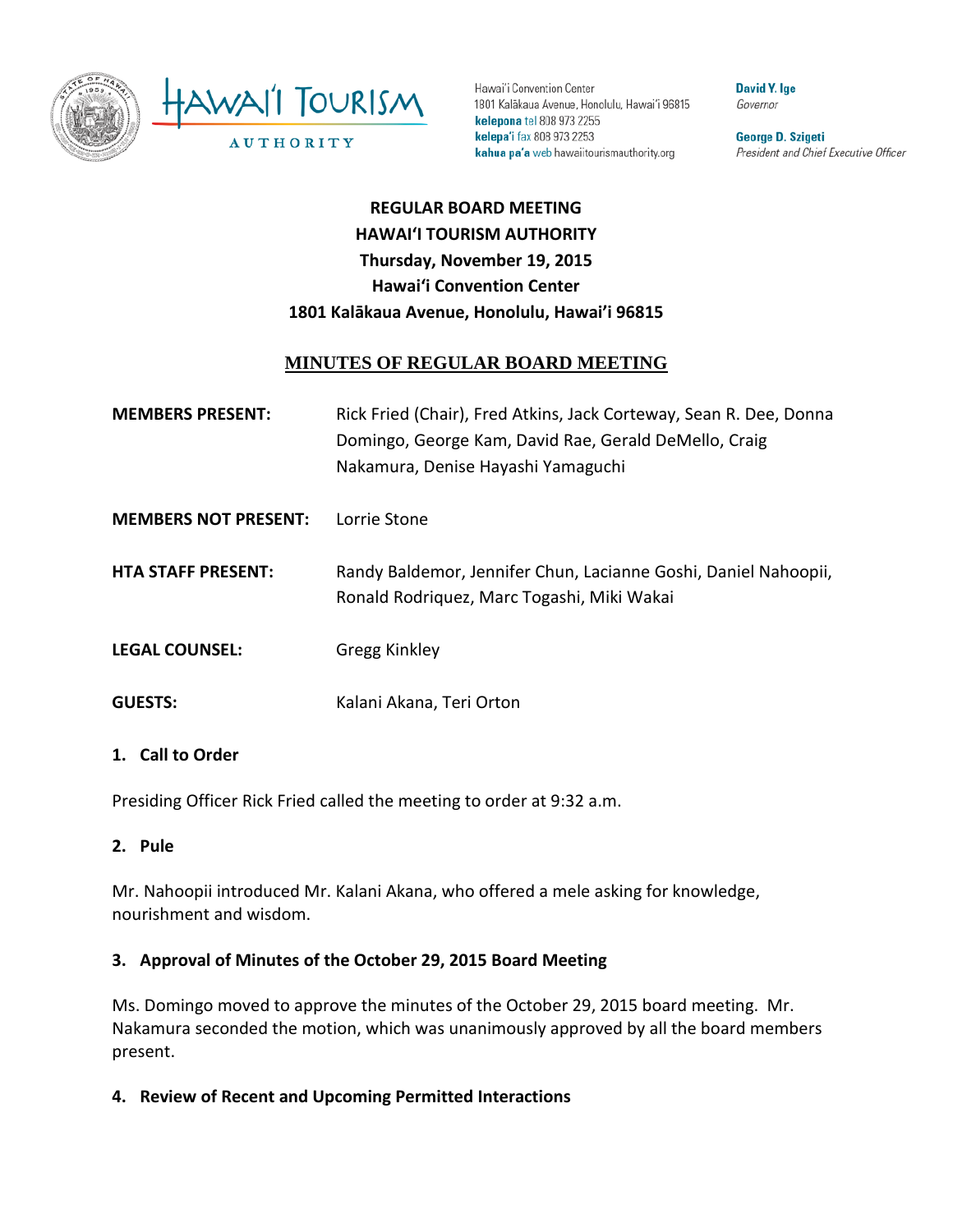Mr. Dee reported that he and Ms. Yamaguchi attended a closing meeting for the Hawaii Food and Wine Festival that also celebrated the contributions made by the Festival to local charities. He expressed appreciation for the staff's support of the Festival, which also contributes to supporting the convention center, the diversity of Hawaii's tourism products, and the community.

# **5. Report of the CEO Relating to the HTA's Programs**

In the absence of Mr. Szigeti, Mr. Baldemor presented the CEO Report, which was previously made available to the Board. He highlighted the inaugural flight by Virgin America; that staff is currently working on various request for proposals, including proposals for the natural resources program; and, that the U.S. Women's National Soccer Team will be playing in Hawaii next month.

Mr. Fried also reported on the status of the hiring for HTA's Vice President of Marketing by noting that interviews are currently being conducted. Mr. Corteway requested an "organization chart" and a description of the scope of responsibilities for Mr. Szigeti and Mr. Baldemor.

In response to a request from Mr. Fried, Mr. Baldemor reported on his recent trips to Seattle and Los Angeles to visit representatives of the cruise ship industry. His "takeaway" was that HTA was "very positively received" after noting that HTA had hired a consultant and will be expending more efforts to solicit cruise passengers. Mr. Baldemor also noted there are "many movements" within the cruise industry due to the utilization of different ships in different markets and how the industry was "approaching it in different ways." Many stakeholders would need to be consulted. He also noted the congestion at Hawaii's piers.

# **6. Presentation and Discussion of Market Insights and Current Market Conditions**

(Ms. Yamaguchi arrived at this time.)

Mr. Nahoopii presented a PowerPoint presentation entitled "Hawaii Visitor Forecast, 2015- 2016." He noted that the October visitor data was not available and not included in the forecast. The forecast considered the economic and infrastructure conditions in each marketing major market. It also provides a "baseline to evaluate the marketing contractors' performance."

He presented various slides of charts utilizing historical data to support forecasts. He noted that historical visitor expenditures during the period 2004 to 2014 reflect steady expenditures over the past three years. Visitor spending surged in the first half of 2015 after two years of level performance due to a "strong push in the international market at the end of 2015 and in the beginning of 2015." Although air seats were added into the North America market in 2015, the growth will not be "sustained" for 2016. However, international air seats may "gain from the 2nd half of 2015."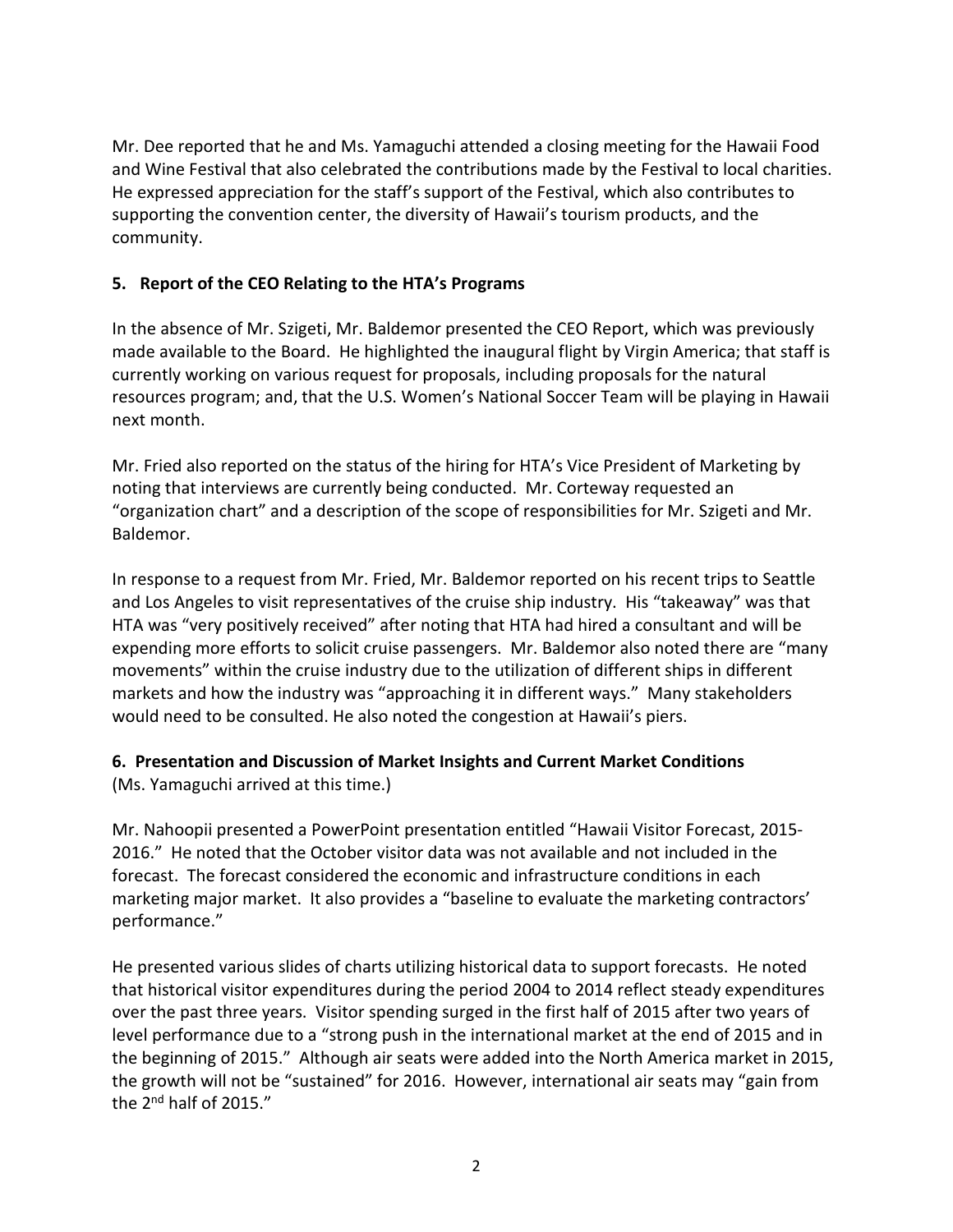Mr. Nahoopii continued his PowerPoint presentation with a discussion of the "major market outlook." In regards to the U.S. West market, he noted the "record level" of scheduled air seats, especially during the first half of 2015, may result in aircraft being "redeployed." If there are more seats in the market, the price of each seat may decrease. Unless there is a demand for these seats, the "seats would be taken away." The growth of low cost carriers in major gateways "is on the radar." The rising travel prices continue to play a factor "converting desire into actual Hawaii vacations." The U.S. East unemployment rate and housing market outlook are favorable and could result in "more business travel" from that market.

In regards to the Canada market, Mr. Nahoopii projected growth in this market due to competition from low cost carriers and that WestJet would be increasing the use of its 767 aircraft with larger seating capacity. Although there is declining optimism in Canada's economic conditions, Canadian visitors interest in Hawaii remain strong. However, the value of the Hawaii vacation continues to be a deciding factor. He forecasted "favorable" arrival and expenditure results in 2016.

In regards to the Japan market, Mr. Nahoopii noted that the economic reforms in Japan have benefited larger companies and may increase more company sponsored incentive trips. Although economic benefits to individuals are still lagging, consumer confidence is expected to show slight improvement. He emphasized that Japanese outbound travel had decreased in 2014 and would be similar in 2015 because Japan has shifted its travel initiatives to supporting inbound and domestic travel prior to the 2020 Olympics. He expects a decline in 2015 visitor data due to a loss of air seats in the Japan market.

In regards to the Korea market, Mr. Nahoopii highlighted the air seats from the market. Although low cost carriers will be entering the market, airlift was forecasted to be down 8.0%. He noted that additional knowledge about Hawaii was provided in the market when the low cost carriers entered the market.

In regards to the China market, Mr. Nahoopii forecasted a "steady pace" in arrivals and the capitalization on the availability of a 10-year multi-entry U.S. visa. He forecasted more leisure travelers, who will stay longer and spend more. Business travel is expected to grow but at the slowest rate compared to the past three years due to the government's efforts to regulate spending and corruption. In response to a request from Mr. Dee to provide information on whether we have tracked Hawaii's share of the total outbound China travel in comparison to Hawaii's competitive destinations, Mr. Baldemor noted that the requested information is "competitive information" and will be made available during the winter marketing updates by the marketing contractors.

In regards to the Oceania market, Mr. Nahoopii highlighted the airlift from that market. He noted that airlift competition has created "attractive pricing for the consumer." The increased seat inventory "creates an opportunity for the MCI segment" because the MCI market "want committed seats."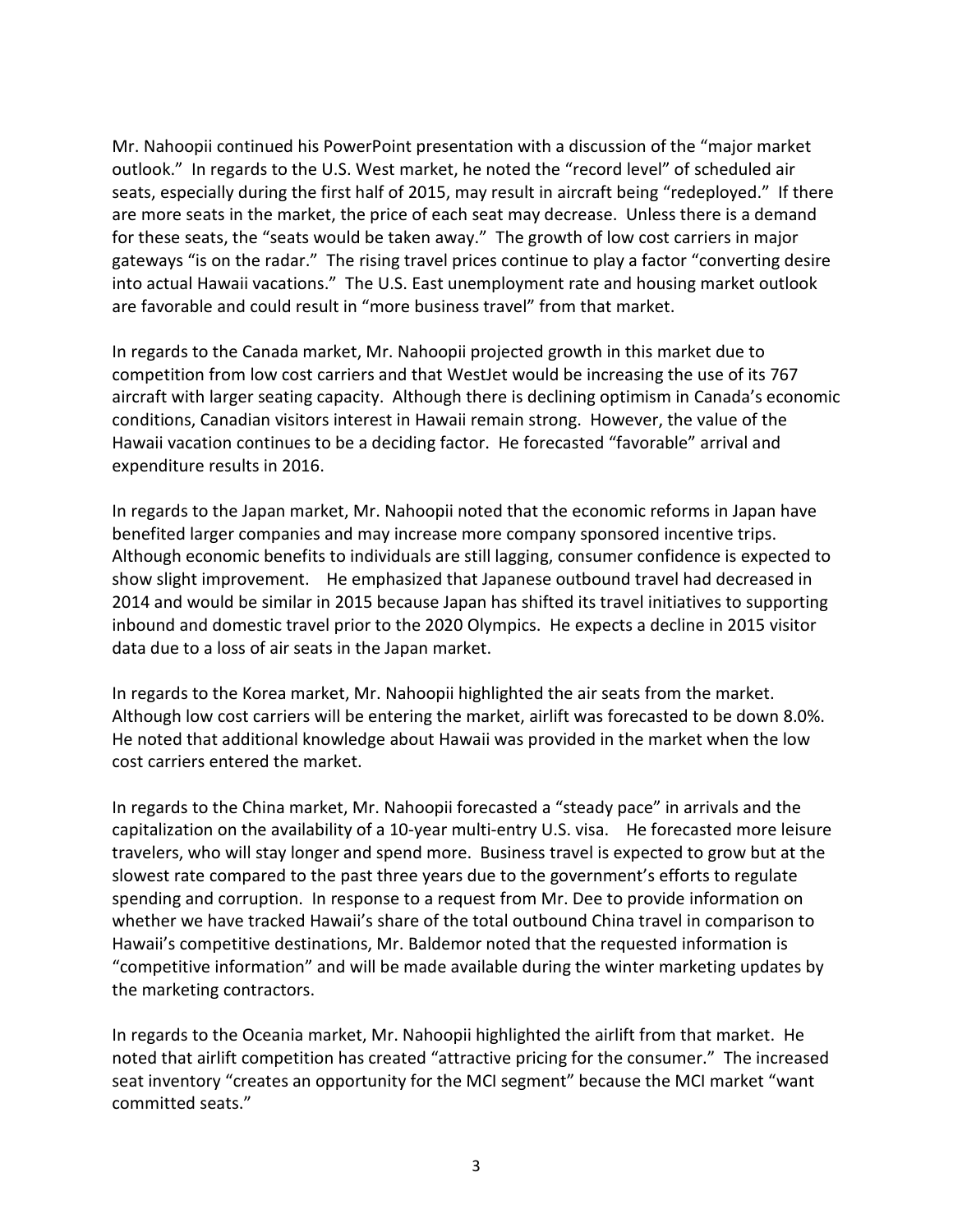In regards to the Europe market, Mr. Nahoopii noted that tour operators have reported an overall "positive pace." Additional air seats added in the U.S. West and U.S. East markets have made more seats available for European visitors traveling to Hawaii.

Mr. Nahoopii discussed the negative economic trends in Taiwan. He also noted the "increased affordable and attractive offerings provided by neighboring destinations" in the Taiwan market. In regards to the Latin America market, Mr. Nahoopii discussed the favorable forecasts for outbound travel from Brazil, Mexico and Argentina. Outbound travel will continue to grow and the U.S. is one the favorite destinations.

Mr. Nahoopii concluded his presentation by offering the following 2016 market outlook (and percentage increase over 2015): that there will be 8,787,040 visitor arrivals (+1.6%) reflecting a "slow growth;" that total visitor days will be 79,989,831 (+1.6%) and will not increase "overall;" that per person per day spending will be \$199.20 (+1.9%) reflecting the impact caused by adverse exchange rates and the leveling of North America visitor expenditures; and, that total expenditures will be \$15.936 billion (+3.5%) after adjusting for inflation.

Mr. Fried asked whether the cost of airfare has the most impact on the North American traveler. Mr. Nahoopii responded that airfare had the most impact because of the other destinations they may choose to travel. In response to a question from Mr. DeMello, Mr. Nahoopii stated that he would be providing data showing the frequency of travel to Hawaii by North America visitors. Mr. Dee asked how often is the resident sentiment survey conducted. Mr. Nahoopii responded that it would be done every year instead of every two years because the survey is used as a measurement for the tourism strategic plan.

### **7. Presentation, Discussion and Approval of HTA's Financial Reports**

Mr. Togashi referred to the executive summary and financial statements for the Tourism Special Fund and the Convention Center Enterprise Special Fund covering the months of August and September 2015 that were previously distributed to the Board members. He reported that there were no "anomalies" to report.

Mr. Corteway made a motion to approve the financial statements for the Tourism Special Fund the Convention Center Enterprise Special Fund covering the months of August and September 2015. Mr. Dee seconded the motion, which was unanimously approved by all the Board members present.

In response to a question from Mr. Corteway, Mr. Togashi responded that the Board would be meeting with the auditor in December.

**8. Presentation, Discussion and Approval Delegating the HTA Board Chairman, President & CEO, or Their Designee the Ability to Testify or Present Policy Positions Consistent with the Hawai'i Tourism Authority Strategic Plan During the 2016 Legislative Session**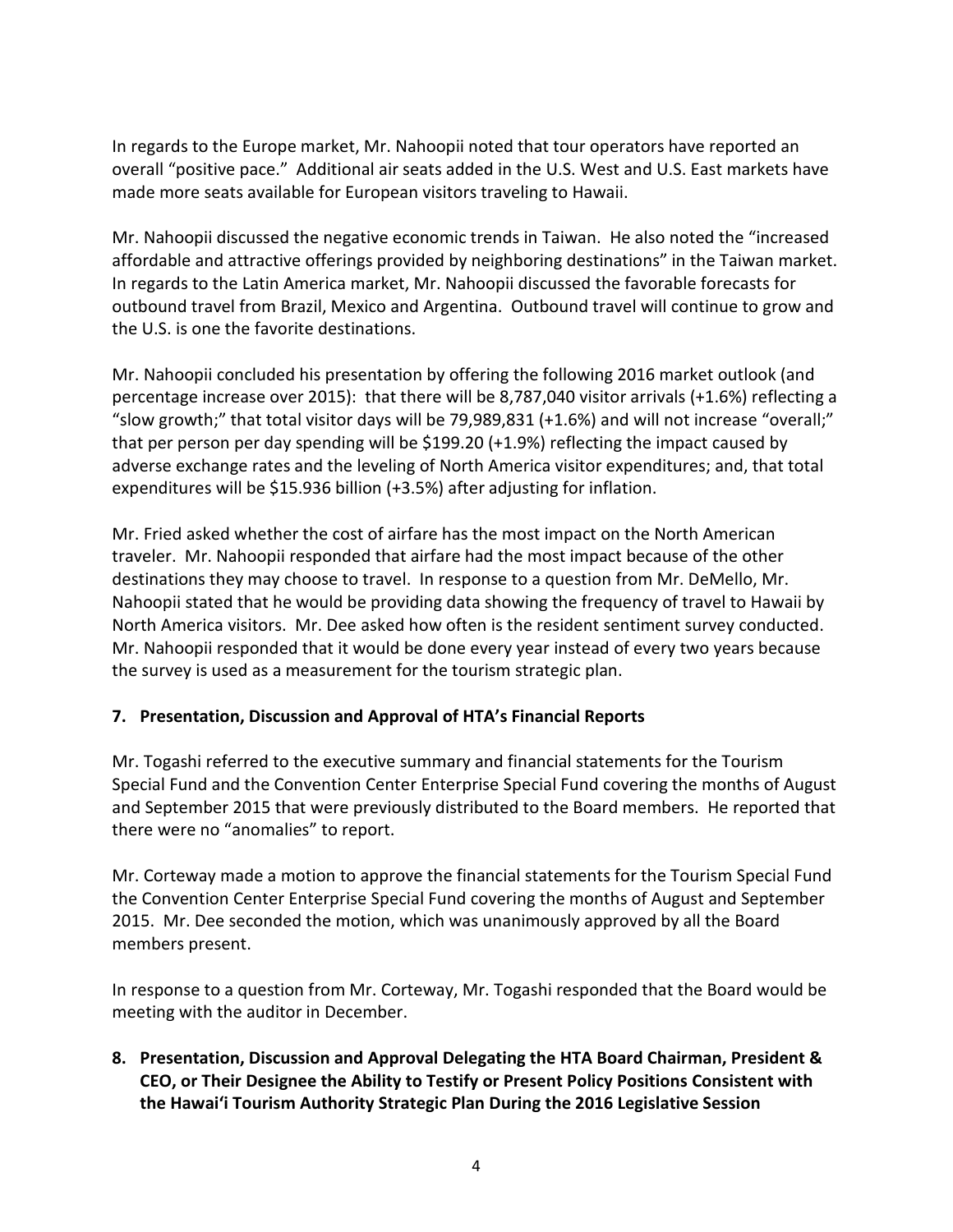Mr. Togashi referred to a staff report related to this agenda item and distributed a draft of Board Resolution 16-01 entitled "Resolution Regarding Authority to Present Policy Positions." The Resolution authorizes the delegation of Board authority to the Board Chair, President & CEO or their designee to testify or present policy positions during the 2016 Legislative Session that are consistent with the chapter 201B, Hawai'i Revised Statutes, the HTA tourism strategic plan, the HTA Brand Management Plan, and other plans, policies or budgets approved by the Board.

In response to questions related to the frequency of reporting back to the Board on legislative measures, Mr. Baldemor stated that the CEO and Chair needs the flexibility to immediately respond to legislative measures before the Board members next meeting. Mr. Rae emphasized the need for reporting back on legislative measures prior to the next Board meeting.

Mr. Kam made a motion to approve Board Resolution 16-01, which authorizes the HTA President and CEO, the Board Chair and/or their designee to present public policy positions on behalf of the Authority during calendar year 2016 before all branches of federal, state and county governments, provided that the positions are aligned and consistent with HRS chapter 201B, the HTA Strategic Plan, and any other policies, plans or budgets approved by the Authority and the Resolution. Mr. Rae seconded the motion.

Mr. Fried reported that the Legislative Investigative Committee had fully discussed the Resolution at length. Any "large issue" would be reported back to the Board as soon as possible. Ms. Yamaguchi noted that HTA has not hired a lobbyist and asked who at staff would be responsible for drafting testimony and monitoring legislative measures. Mr. Baldemor responded that Mr. Szigeti will be responsible for all legislation and anticipates the hiring of a lobbyist either as an independent contractor or a staff member. Mr. Fried added that the Legislative Committee would also assist.

Mr. Nakamura noted that there is only one more meeting before the start of the next legislative session. He asked that staff make a presentation to the Board of legislative measures that would be presented at the 2016 legislative session. Ms. Domingo expressed the need for a lobbyist to identify and present bills related to tourism. The Board needs to do its homework prior to the session to know what is coming and that the time line to do that is tight. Mr. Fried expressed the hope that we will know by the next Board meeting of the major issues being presented at the 2016 legislative session.

All the Board members present unanimously approved the motion.

# **9. Presentation and Discussion by AEG Regarding an Update of Hawai'i Convention Center Recent Activities**

Ms. Orton provided a PowerPoint presentation, entitled "November 2015, HTA Board of Directors Update," that included slides depicting the convention center financials for October;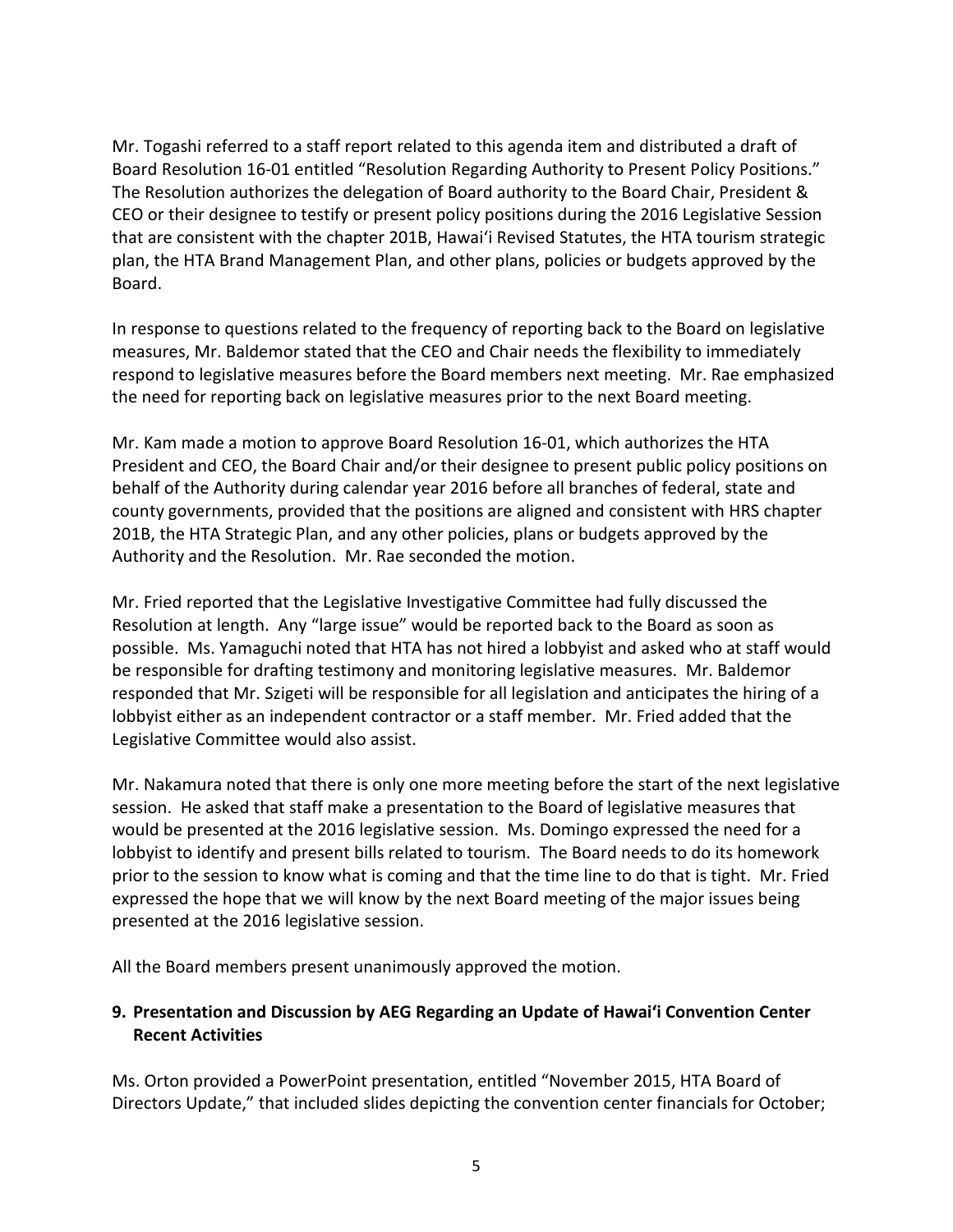the return on investment; sales initiatives; and, room night production. In regards to convention center financials, Ms. Orton highlighted the reforecast of gross revenues for calendar year end 2015 to be \$13,381,400, which would be the "highest grossing revenue the convention center ever had." The net loss is forecasted to be \$1,461,200, which would be the lowest net loss, and resulting in a \$2,078,700 "savings to the budget."

In regards to sales initiatives, Ms. Orton reported that the focus would be on closing the remaining "tentative" citywide bookings by year-end. She noted that most events choose to execute contracts in December. If the remaining tentatives close by December, the sales team would be ahead of goals by 28%. Ms. Orton reported that she attended a meeting of meeting planners in October and intends to "create a meeting planners meeting to address challenges." She also reported attending a sporting events trade show in Las Vegas where contracts for volleyball events executed. AEG will be investigating the acquisition of volleyball and basketball courts for the convention center. The acquisition of these courts would be needed when teams consider whether Hawaii could be a destination for tournaments.

In summary, Ms. Orton reported that based on AEG's 10 month performance, it will be on target to achieve or exceed the "highest city wide room night goal and production;" that it is on target to close the year with the "highest grossing revenue at \$13.3 million;" that it is on target to close the year with the "best bottom line" at \$1.4 million as compared to historical average loss of \$3.5 million; that it will achieve the best food and beverage "flow through percentage" of 41% as compared to the historical average of 24-30% and that this was due to AEG's ability to manage expenses and receive additional revenues; and, that AEG improved occupancy percentage by 6.8% over the average of the past four years.

### **10. Presentation and Discussion by AEG Regarding an Update of Sales Initiatives and Hawaii Convention Center Performance**

Mr. Rae made a motion to meet in executive session under HRS section 201B-4(a)(2) for the purpose of discussing information being provided by AEG that must be kept confidential to protect Hawaii's competitive advantage as a visitor destination. Mr. Nakamura seconded the motion, which was unanimously approved by all the board members present.

The meeting was recessed for the Board to meet in executive session at 10:43 a.m. The meeting was reconvened at 11:08 a.m.

The Board met in executive session to discuss confidential sales and marketing initiatives being implemented by AEG.

### **11. Adjournment**

Ms. Domingo moved to adjourn the meeting. Mr. Nakamura seconded the motion, which was unanimously approved without any objection by all the Board members present.